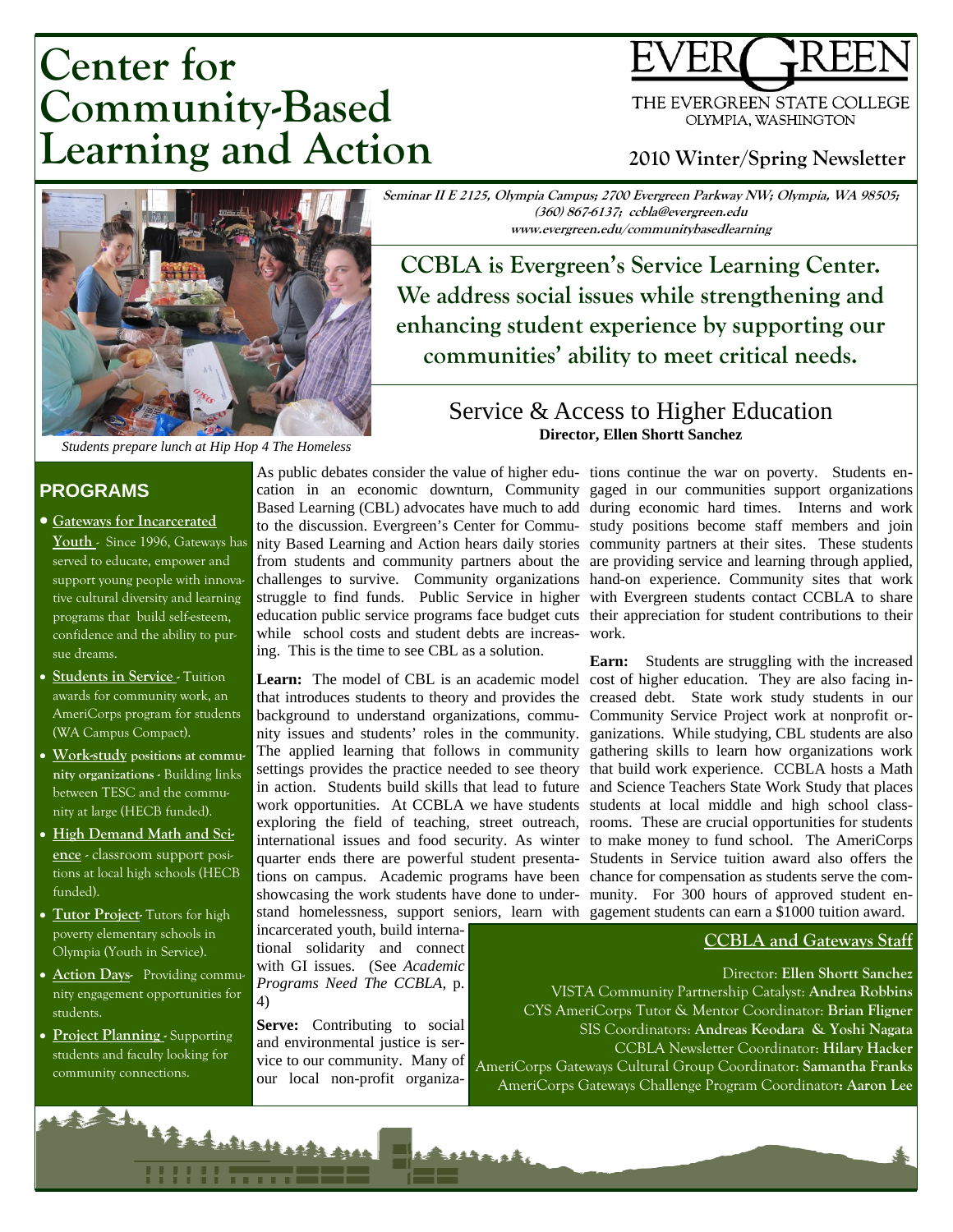#### Students in Service **Chantal Brouillard, Student in Service Alumni**



*Chantal (center) on her first day with the CCBLA at Lincoln Elementary Garden on Community to Community 2007* 

There is much to be said about participating in and helping to organize meaningful, valuable community service. The time I dedicated to the Ameri-Corps Students in Service (SIS) program was more than just a 12-month, 450 hour commitment of volunteer service. It was an opportunity to become more active in the community I had recently become a part of – The Evergreen State College, the city of Olympia, and the

greater Thurston County.

In 2007, as part of the CCBLA's annual Community-to-Community Day, I volunteered at Lincoln Elementary School's Organic Garden. This service was my first introduction to the CCBLA, and ultimately led to my involvement in the SIS program. My initial involvement in the Communityto-Community Day helped to reignite my passion for doing community work. It wasn't until a year later that I learned of the SIS program and the opportunity to act on my interests and passions for volunteer work by making a commitment to complete a certain amount of service hours. In addition to gaining knowledge, skills and experiences I would also receive a tuition award on the completion of my hours.

After signing up for the SIS Program, my commitment to complete 450 hours was split between direct service, fundraising, and personal member development hours. In order to complete these hours I set up site contracts with Camp Quixote (a tent city in Olympia), the Gateways for Incarcerated Youth, as well as the CCBLA. I was also able to attend many lectures, films, and trainings, while helping to organize and execute different fundraising events. With each site I had the privilege of being a part of the organization, learning about its history, and the work being done. I also made connections to my new home and the people in it, while learning from these organizations their approaches to achieving tangible solutions and alternatives to the many challenges that face our community.

My site contract with the CCBLA introduced me to many organizations that otherwise I might not have known about, which allowed me to open doors for future work with organizations that match my interests, passions, and goals. I attended many of CCBLA's Action Days and was able to participate in a variety of work such as: helping with a Native Plant Sale for the Thurston County Conservation District, working at the Olympia chapter of Books to Prisoners, going to the NW Detention Center to provide support and food for families traveling to visit their friends or family at the ICE De-

ukatkarka ka

tention Center in Tacoma and prepare a few meals with Camp Quixote and The Family Support Center. This work allowed me to come full circle. In 2009 I was asked to lead a team of volunteers for Community-to-Community Day.

My time in the SIS Program allowed me to learn about serious issues that threaten, as well as unite, our local and global communities. My

work in this program helped expose me to large community issues of homelessness, poverty, and incarceration, while teaching me how members of a community can work together towards solving such large issues.

If it were not for my involvement in this program my ties and depth of relations to Evergreen and the Olympia community would be severely weakened and my search to fund my college tuition would be that much harder. This program inspired and taught me so much while opening doors for future partnerships and collaborations surrounding my passions.



*Chantal with Richard of Camp Quixote during a CCBLA Action* 

**For more information about Students in Service (SIS) Contact Yoshi or Andreas 867.6866 or sis@evergreene.edu You can also visit the SIS website at www.studentsinservice.org**

# Faculty Are Invited To Share Popular Education at Evergreen and Gateways **Tony Zaragoza, Faculty**

This summer's Faculty Institute will share ideas, experiences, and resources concerning popular education in all its varieties as practiced at Evergreen and in communities. On the morning of the first day, we will discuss popular education and the work of the Gateways program as an example along with what other participants have to offer. In the afternoon we will visit one of the incarcerating facilities we work with and have a workshop facilitated by some of the incarcerated students. On the morning of the second day, we will debrief the experience using a short reading to focus our discussion. Finally, we will consider how to further apply ideas of popular education to our work at Evergreen. No experience with popular education is necessary, and as we prepare for the institute, participants will be asked to offer ideas, questions, and issues related to popular education for our discussion. Some questions of interest include: What is popular education? Why popular education? What are some of the issues involved in popular education in institutionalized settings? How might those interested in popular education support one another in its theory and practice at Evergreen and beyond? Faculty interested in more information? Contact The CCBLA!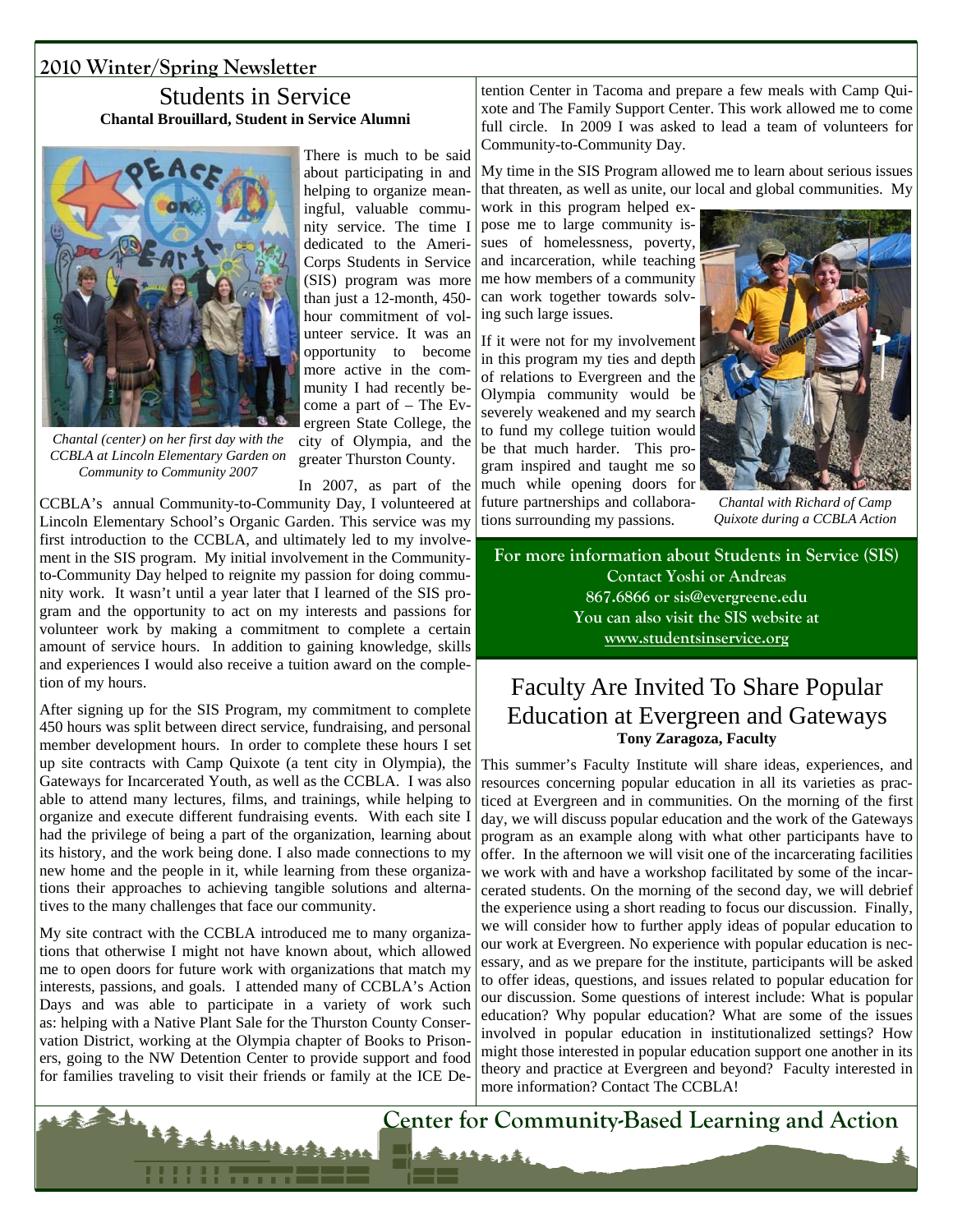#### Behind The Wall **Hilary Hacker & Alicia Martinson ORSMP Steering Committee**

The ultimate goal of the Olympia-Rafah Solidarity Mural Project (ORSMP) is to use art, culture and technology in innovative ways to increase the strength and visibility of the movement for social justice not only in Palestine and Israel, but also in the U.S. and throughout the world.

Over the course of a year, approximately 200 artists, activists and social justice organizations from Olympia to the Bay Area, across the USA to the West Bank and Gaza in Palestine have participated in the Mural Project by designing individual leaves for the olive tree.

The current phase, Phase 3 of the project is the implementation of Unique Technological Components from each participating organization. Each image will have several audio and video tracks accessible by phone as well as the mural's website. Viewers will be able to dial a local number and listen to information, poetry, music, interviews, etc. linked to different images in the mural.

This phase will be completed and unveiled at a dedication ceremony, *The Mural Speaks*, on May 8, 2010*. The Mural Speaks* event will be held in coordination with the People's Assembly and will celebrate the completion of the multimedia components of the mural. There will be live music and performances by all local and international mural participants to highlight their work and its contribution to social justice and equality worldwide.

In Phase 4 the entire project will be captured in an experimental documentary. Called: *A Tale of Two Cities, The Legacy of Rachel Corrie*, the film looks at trauma, resilience, resistance and creativity, offering audiences an exciting insider's view of the multi-faceted process.

Each phase of the Olympia-Rafah project has successfully articulated the importance of creating cross-movement partnerships and highlighted the impact of transgressing boundaries. The project continues, and with each completed phase, more fully illuminates and strengthens a shared quest for justice and equality across continents, cultures and causes. Visit olympiarafahmural.org for more info!



*Alicia Martinson preparing the leaves for the olive tree on the wall. The leaf pictured here was created by CCBLA staff!* 

Mallack fill

On April 17<sup>th</sup>, The Olympia Rafah Solidarity Mural Project is hosting a benefit show, *The Mural Get Down* at The Loft on Cherry. The *Mural Get Down* will be a full night of live music performed by local Olympia bands such as Def Lester, Razz M'tazz, Shark Pact, Weird TV, Night Fox and more! All funds raised will contribute to the completion of the Olympia Rafah Solidarity Mural Project, including supplies, installation equipment and the shipping and printing of more images from artists in Palestine and around the world!

## Academic Programs Need The CCBLA **Andrea Robbins, CCBLA Community Partnership Catalyst**



*Andrea in action with student, Jayanika Lawrence at Harmony Hill Retreat Center for Cancer Patients and Families* 

Spring quarter 2010 has brought many interns into the greater Olympia Community. Currently there are more than 6 programs requiring students to participate in Community-Based Learning projects in order to earn credits. The CCBLA has supported over 300 students out of Evergreen's 4,000 this quarter alone. This influx of engagement requires CCBLA staff to create systems for tracking student service.

This means that 7.6% of undergraduate students at evergreen are officially participating in Service-Learning curriculum!

This increase of Community-Based curriculum puts Evergreen in a

leadership position amongst 2 and 4 year colleges throughout the state of Washington, many of which are just beginning to consider the importance of service learning. Application of theory to practice is essential for student learning and leadership development. This has always been a value of Evergreen which continues to build partnerships and be an asset within the larger community. Evergreen is unique in having faculty and students who understand the value of Community-Based experience. Amongst colleges in Washington with service-learning centers, Evergreen has an extremely high level of faculty participation, support, and communication within The CCBLA. A big thanks to the staff and faculty who have made Evergreen an incredible place to engage with the community.

# **Programs with Service-Learning Curriculum**

**American Frontiers American Stories Awakening the Dreamer Civic Intelligence Community-Based Research Cultural Landscapes Life of Things Social Dilemmas Soul's Value Money's Worth**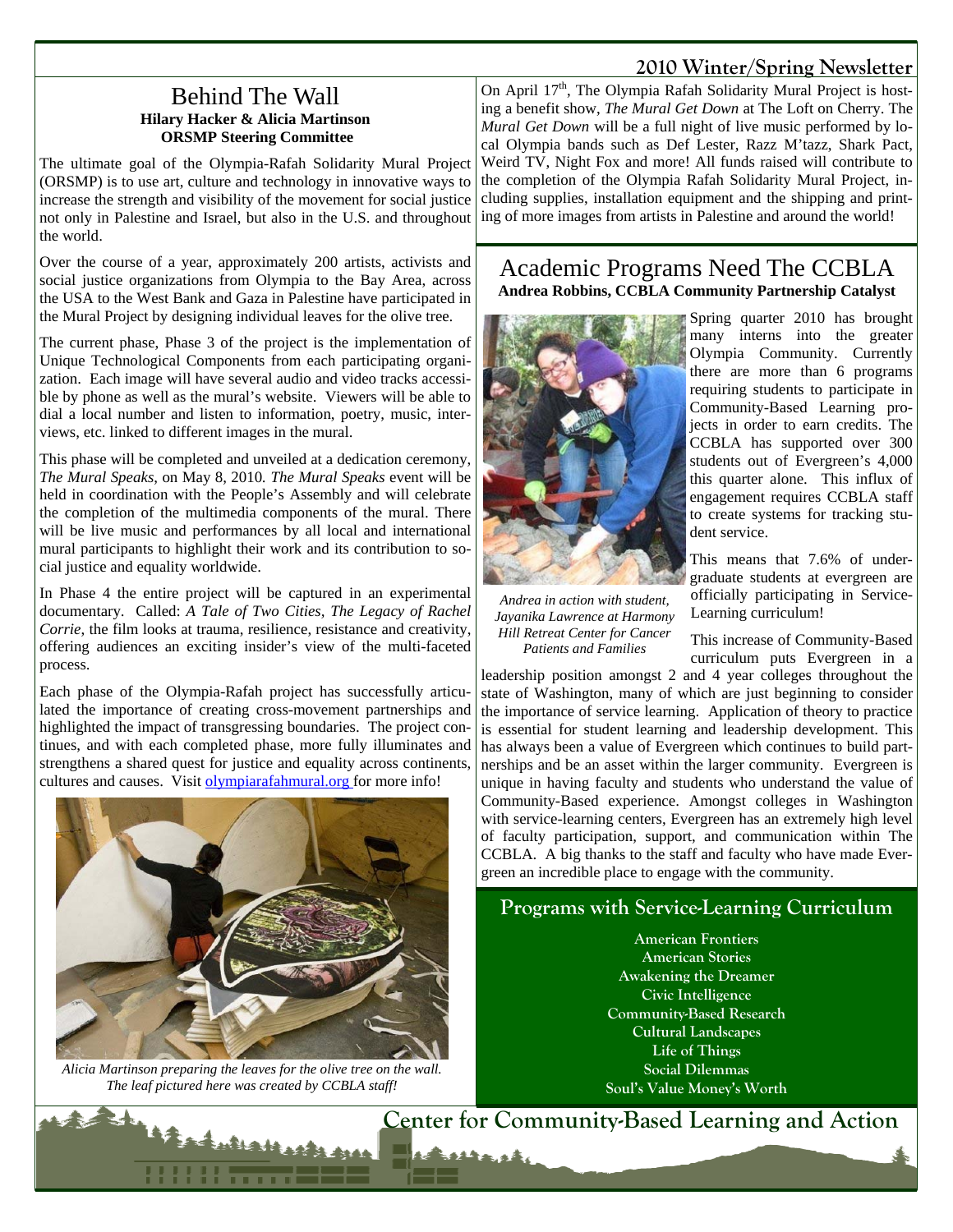# The Olympia Free Herbal Clinic **Billie Burlock, CSP Work-Study Student**

Free medicine and herbal advice? What!? I can avoid the need for expensive, often dangerous pharmaceuticals by taking care of my body, eating right, and making a few loyal plant friends?! The Olympia Free Herbal Clinic (OFHC) is an important resource for those who want to take charge of their own health. As a Community Action Work-Study student with the Clinic, I feel so lucky to be able to support this incredible community resource, especially in an age where health care options are few and far-between, particularly for low-income people.

I had been involved with the OFHC before I was hired as a Work-Study student and it has been pivotal in my understanding of how to help run a non-profit, which is often the practical side of healing with herbs. My work with the clinic is a complimentary application of my studies with plants. I am currently stewarding the sayuyay Medicinal Sister Garden in Marja Eloheimo's program working with the Evergreen's Longhouse Ethnobotanical Garden. I also plan on attending herb school after Evergreen. It's great to be observing Oregon Grape's shiny green leaves and purple berries in the garden, and the next day walk into the clinic, where Oregon Grape root tincture is being offered to real visitors to help indigestion or a stagnant liver.

Things are bustling at the clinic, open hours are becoming busier and the need for supplies is ever-increasing. Currently all the clinicians are volunteering for free. My job to support them so they feel needed. I am working on a number of projects with the clinic, most of them being fundraiser efforts like benefit shows and grantwriting. We just started a Community Sponsorship Program, a way for individuals and businesses to support the Clinic monetarily. Sponsors make either a one time donation or pledge to make a monthly donation, as little as \$5 a month. I spend my time doing outreach for the clinic; distributing fliers and brochures, sending out emails. It's amazing how much non-profit work is spent sitting in front of a computer screen writing articles and sending out emails. One day I just stood over a stove for a few hours, boiling and scrubbing tincture bottles clean.

HOW CAN YOU HELP? Be part of our community sponsorship, hold a fundraiser, check out our newsletter (coming soon!) for a current list of needed supplies. We're always accepting donations of organically grown and ethically wildcrafted herbs. We love volunteers and are currently accepting applications for internships. Check out the flier at CCBLA for more information.

Working with the Clinic has been a big learning experience for me. I can't be thankful enough to Andrea, Ellen and CCBLA for running the Community Action Work Study program, fueling my interest in health and my obsession with plants!

"*We offer personalized health consultations free of charge; low/nocost natural remedies; educational workshops; a health-centered library and information; and supplies & support toward harm reduction. We aim to provide resources and referrals to other low/nocost health services. We serve to empower people to take charge of their own health!"* ~ OFHC's Mission

the dutes Harde gree

## **Meet the Olympia Free Herbal Clinic:**

**The White Building, Suite 212, 209 4th Ave E downtown. Entrance is to the right of Last Word Books.**  Tuesdays 3-7, Wednesdays 5-7, Thursdays 3-7

> **Want to volunteer? billieburlock@gmail.com Questions, internships, donations, etc? olyfreeherbalclinic@riseup.net**

# Building Homes and Dreams **Katie Gates, Math & Science Work-Study Student**

For my term with Students in Service and Math Science Teachers Work Study, I've been volunteering at Avanti High School as a math tutor. The head of Avanti's math department, Todd Thedell, gave me the opportunity and responsibility to co-teach a small math class with Adriana Puszkiewicz, the CCBLA's former tutor coordinator and now the para educator at Avanti. He gave us 5 of his math students who were struggling in the larger classroom setting, and we put together a theme class that we thought might work better. These math fearers and haters became geometry whizzes and compass masters as they designed, built, and evaluated model homes (and dreams). Originally titled "Applied Math," the class took a somewhat silly turn during the first week when we asked the students what we should call the class. They came up with "Homemakers Dreamakers" as a joke, and it stuck. We designed floorplans and built walls while learning about scale, used compasses and precision of measuring to construct roofs, and finally calculated the costs of the building materials and labor using geometry and percent ratios.

Working at Avanti offers me a glimpse into the great rewards of teaching, seeing kids who believe they aren't and will never be good at math, overcoming their doubts and making great strides in their problem solving skills and math confidence. It also offers me a glimpse into the reality of how much work and energy teaching requires. Still, it has allowed me to gain valuable classroom experience by developing my own skills as a teacher, and I am very grateful to be involved with Students in Service and the CCBLA.



*Homemakers Dreamakers from L to R: Kenny, Adriana, Kathryn, Katie, Patrick, Max, and Angelic (not pictured)* 

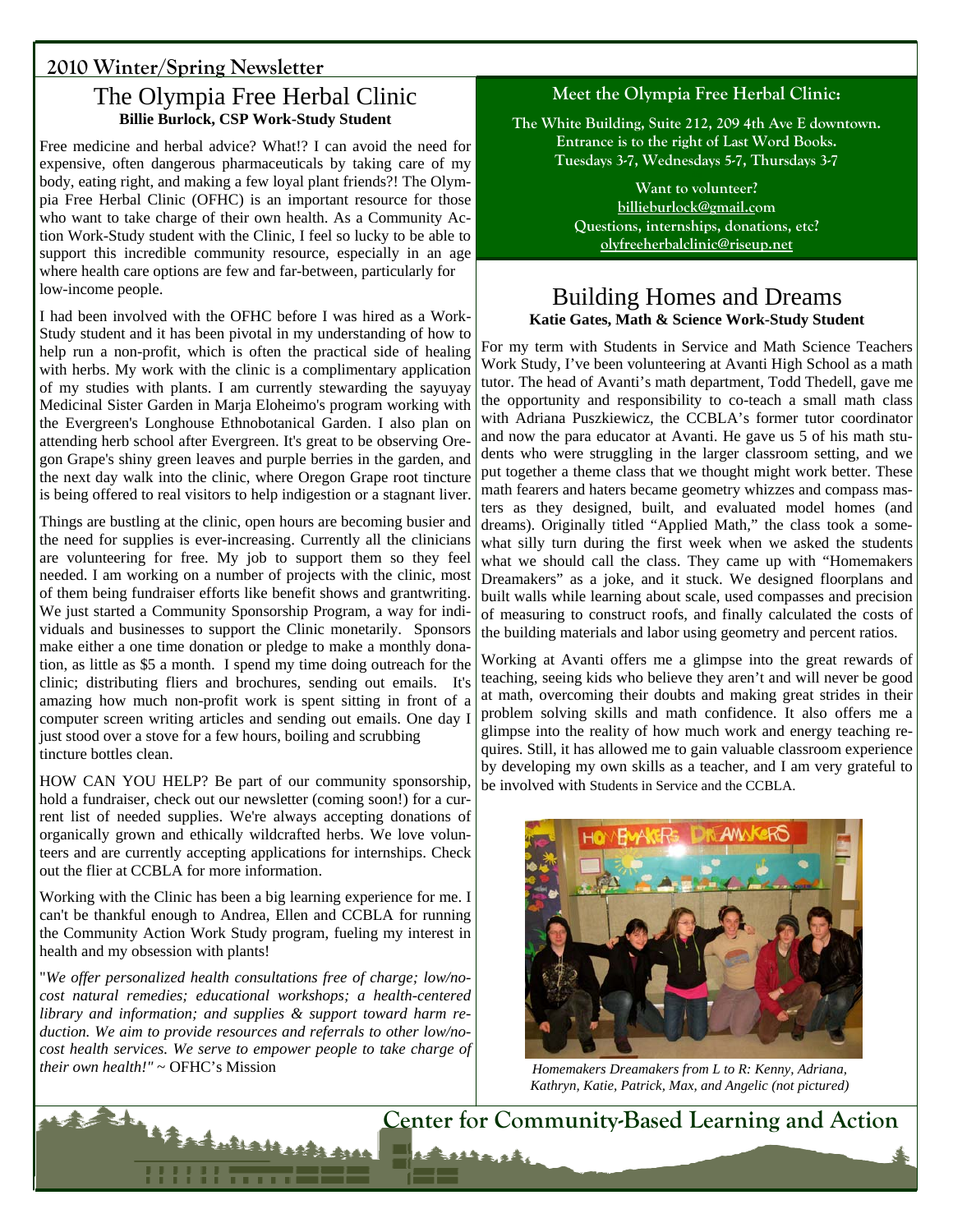#### Social Justice Hittin' The Airwaves **Tovah Rudowski, YIS AmeriCorps at POWER**



*Stella Souza, a daughter of POWER, creating change* 

*Parents Organizing for Welfare and Economic Rights (POWER) is an organization of low-income parents and allies advocating for a strong social safety net while working toward a world where children and caregiving are truly valued, and the devastation of poverty has been eradicated.* 

Our members, fed up with the mainstream media's misrepresentation of welfare recipients as criminals or victims, understand the importance of telling our stories from a position of strength, resistance, and solidarity. And so, the POWER Hour Radio Project was born.

POWER Hour Radio Project is one of many things we're working on to bring attention to the stories we hear daily at our organization and in our community. The stories from our membership are about their experiences as welfare recipients. These stories exemplify solidarity between people of all races, genders, sexual orientation, marital status, spiritual beliefs, and countries of origin, as people share similar struggles within an oppressive economic system. Our radio show aims to challenge stereotypes about who is poor and why, directly confronting misinformation and internalized oppression.

It has been a dream of POWER to have a radio show for quite some time and during the past year we've seen enormous growth on the project. With support from from student interns at The Evergreen State College, we've produced one show that has aired locally on Free Radio Olympia (98.5 FM). We've recorded loads more material and are in the process of editing our audio into finished shows to start airing twice a month.

This radio project supplies our community with ready material to present to policy makers, bringing to life how policies affect real people. With so many demands on low-income parents' lives, they cannot always personally present their story, and the recording of testimony allows us to build a stronger foundation of resistance. It also allows anonymity for people who want to tell their story but aren't ready to face the backlash of outing themselves as welfare recipients to their community.

During the show, we want to provide the opportunity for folks to call in and ask us questions about their rights at DSHS. This will help listeners in similar situations, or those with no experience, learn that navigating the welfare system is difficult for everyone, but that legal rights are attainable.

POWER members have long recognized that while our community is poor in physical resources, we are culturally rich. Our members speak a variety of languages, come from many countries, cultural backgrounds, and musical and oral traditions, and find it incredibly

Alathorization

empowering to share our experiences through spoken word and music. Another goal of the show is to include music and poetry to more richly reach the hearts and minds of our listeners.

The Radio Project is looking for community support! We are looking for folks with experience in audio production and recording to lend expertise to our project, as well as anyone who wants to tell their story.

Interested in volunteering? Your voice can be heard through this project, in a very literal way! If you live in Olympia, we hold volunteer meetings every Wednesday afternoon at 1:30 at our office downtown at 7th and Franklin in the Payne Room of the First Christian Church. If that time doesn't work for you, or you live in another area, but still want to organize for welfare and economic rights, contact us: 360-352-9716 or toll free at 1-866-343-9716 welfarerights@riseup.net

#### Komachin Middle School **Brian Fligner, YIS AmeriCorps CCBLA Tutor Coordinator**



For the past several weeks I've been volunteering in a science classroom at Komachin Middle School. It's great. I love to see how different schools approach the task of maintaining order among large groups of youngsters; how they guide students, and keep them safe without crushosity, or individuality. This becomes more im-

Brian working hard at Harmony Hill Retreat *ing their creativity*, curi-*Center for a CCBLA Action Day* 

portant at the middle school level as students are beginning to quest out on their own, experimenting to find their identities. The atmosphere at Komachin is well-tailored to this difficult part of life. The school seems to understand the struggle for identity that burdens its students. During my second or third visit I noticed a large placard across from my classroom's entrance. It read: "The most beautiful thing we can experience is the mysterious. It is the source of all true art and science." ~Albert Einstein

Students in room 207 see this quote every time they leave the classroom. It continually reinforces one of the ideas I value most; that education is about nurturing curiosity, guiding students toward internal and external discovery, and fostering a sense of wonder. In my time working in small groups with Komachin's students, I can see the genuine affection for learning that should be the goal of educators. The students are mostly curious, good-natured citizens who've been able to see how their education applies outside the classroom. Komachin has made itself a place where young people can pursue their identities and learn to be better human beings. My short time there has been a fantastic learning experience and know it only gets better.